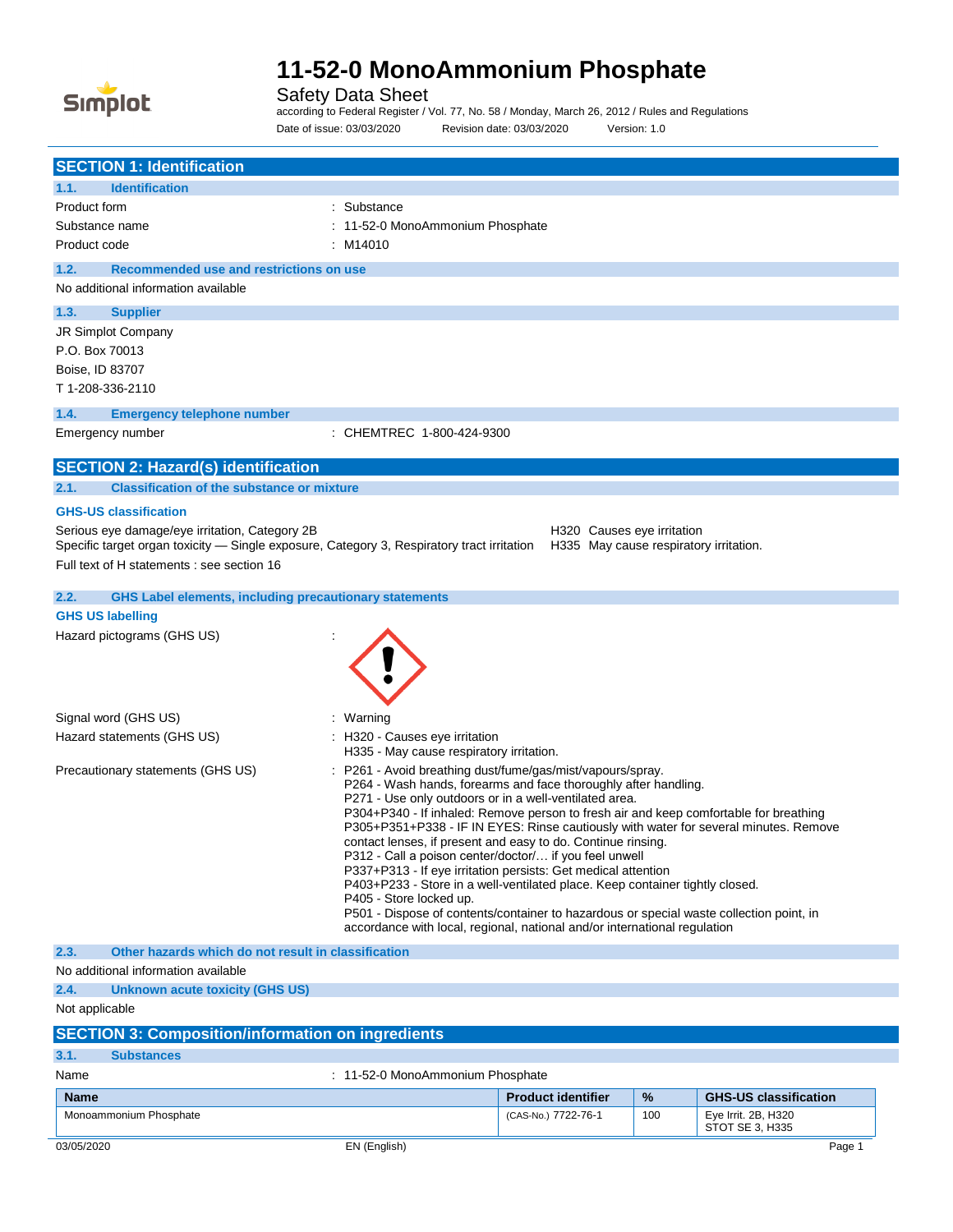Safety Data Sheet

according to Federal Register / Vol. 77, No. 58 / Monday, March 26, 2012 / Rules and Regulations

| Full text of hazard classes and H-statements : see section 16                                                                                                                                         |                                                                                                                                                                                                                                            |  |  |
|-------------------------------------------------------------------------------------------------------------------------------------------------------------------------------------------------------|--------------------------------------------------------------------------------------------------------------------------------------------------------------------------------------------------------------------------------------------|--|--|
| 3.2.<br><b>Mixtures</b>                                                                                                                                                                               |                                                                                                                                                                                                                                            |  |  |
| Not applicable                                                                                                                                                                                        |                                                                                                                                                                                                                                            |  |  |
| <b>SECTION 4: First-aid measures</b>                                                                                                                                                                  |                                                                                                                                                                                                                                            |  |  |
| <b>Description of first aid measures</b><br>4.1.                                                                                                                                                      |                                                                                                                                                                                                                                            |  |  |
| First-aid measures general                                                                                                                                                                            | : Never give anything by mouth to an unconscious person. If you feel unwell, seek medical<br>advice (show the label where possible).                                                                                                       |  |  |
| First-aid measures after inhalation                                                                                                                                                                   | : Remove person to fresh air and keep comfortable for breathing. Remove person to fresh air<br>and keep comfortable for breathing. Call a POISON CENTER/doctor if you feel unwell.                                                         |  |  |
| First-aid measures after skin contact                                                                                                                                                                 | : Remove affected clothing and wash all exposed skin area with mild soap and water, followed<br>by warm water rinse. Wash skin with plenty of water.                                                                                       |  |  |
| First-aid measures after eye contact                                                                                                                                                                  | : IF IN EYES: Rinse cautiously with water for several minutes. Remove contact lenses, if present<br>and easy to do. Continue rinsing. Rinse eyes with water as a precaution.                                                               |  |  |
| First-aid measures after ingestion                                                                                                                                                                    | : Rinse mouth. Do NOT induce vomiting. Obtain emergency medical attention. Call a poison<br>center or a doctor if you feel unwell.                                                                                                         |  |  |
| 4.2.<br>Most important symptoms and effects (acute and delayed)                                                                                                                                       |                                                                                                                                                                                                                                            |  |  |
| Potential adverse human health effects and<br>symptoms                                                                                                                                                | : Based on available data, the classification criteria are not met.                                                                                                                                                                        |  |  |
| Symptoms/effects after inhalation                                                                                                                                                                     | : May cause respiratory irritation.                                                                                                                                                                                                        |  |  |
| Symptoms/effects after eye contact                                                                                                                                                                    | : Causes eye irritation.                                                                                                                                                                                                                   |  |  |
| 4.3.<br>Immediate medical attention and special treatment, if necessary                                                                                                                               |                                                                                                                                                                                                                                            |  |  |
| Treat symptomatically.                                                                                                                                                                                |                                                                                                                                                                                                                                            |  |  |
| <b>SECTION 5: Fire-fighting measures</b>                                                                                                                                                              |                                                                                                                                                                                                                                            |  |  |
| 5.1.<br>Suitable (and unsuitable) extinguishing media                                                                                                                                                 |                                                                                                                                                                                                                                            |  |  |
| Suitable extinguishing media                                                                                                                                                                          | : Foam. Dry powder. Carbon dioxide. Water spray. Sand.                                                                                                                                                                                     |  |  |
| Unsuitable extinguishing media                                                                                                                                                                        | : Do not use a heavy water stream.                                                                                                                                                                                                         |  |  |
| 5.2.<br>Specific hazards arising from the chemical                                                                                                                                                    |                                                                                                                                                                                                                                            |  |  |
| No additional information available                                                                                                                                                                   |                                                                                                                                                                                                                                            |  |  |
| 5.3.<br>Special protective equipment and precautions for fire-fighters                                                                                                                                |                                                                                                                                                                                                                                            |  |  |
| : Use water spray or fog for cooling exposed containers. Exercise caution when fighting any<br>Firefighting instructions<br>chemical fire. Prevent fire fighting water from entering the environment. |                                                                                                                                                                                                                                            |  |  |
| Protection during firefighting                                                                                                                                                                        | Do not enter fire area without proper protective equipment, including respiratory protection. Do<br>not attempt to take action without suitable protective equipment. Self-contained breathing<br>apparatus. Complete protective clothing. |  |  |
| <b>SECTION 6: Accidental release measures</b>                                                                                                                                                         |                                                                                                                                                                                                                                            |  |  |
| 6.1.<br>Personal precautions, protective equipment and emergency procedures                                                                                                                           |                                                                                                                                                                                                                                            |  |  |
| 6.1.1.<br>For non-emergency personnel                                                                                                                                                                 |                                                                                                                                                                                                                                            |  |  |
| <b>Emergency procedures</b>                                                                                                                                                                           | : Ventilate spillage area. Evacuate unnecessary personnel.                                                                                                                                                                                 |  |  |
|                                                                                                                                                                                                       |                                                                                                                                                                                                                                            |  |  |
| 6.1.2.<br>For emergency responders                                                                                                                                                                    |                                                                                                                                                                                                                                            |  |  |
| Protective equipment                                                                                                                                                                                  | : Do not attempt to take action without suitable protective equipment. Equip cleanup crew with<br>proper protection. For further information refer to section 8: "Exposure controls/personal<br>protection".                               |  |  |
| Emergency procedures                                                                                                                                                                                  | : Ventilate area.                                                                                                                                                                                                                          |  |  |
| 6.2.<br><b>Environmental precautions</b>                                                                                                                                                              |                                                                                                                                                                                                                                            |  |  |
|                                                                                                                                                                                                       | Avoid release to the environment. Prevent entry to sewers and public waters. Notify authorities if liquid enters sewers or public waters.                                                                                                  |  |  |
| 6.3.<br>Methods and material for containment and cleaning up                                                                                                                                          |                                                                                                                                                                                                                                            |  |  |
| Methods for cleaning up                                                                                                                                                                               | : Mechanically recover the product. On land, sweep or shovel into suitable containers. Minimise<br>generation of dust. Store away from other materials.                                                                                    |  |  |
| Other information<br>: Dispose of materials or solid residues at an authorized site.                                                                                                                  |                                                                                                                                                                                                                                            |  |  |
| 6.4.<br><b>Reference to other sections</b>                                                                                                                                                            |                                                                                                                                                                                                                                            |  |  |
| See Heading 8. Exposure controls and personal protection. For further information refer to section 13                                                                                                 |                                                                                                                                                                                                                                            |  |  |

See Heading 8. Exposure controls and personal protection. For further information refer to section 13.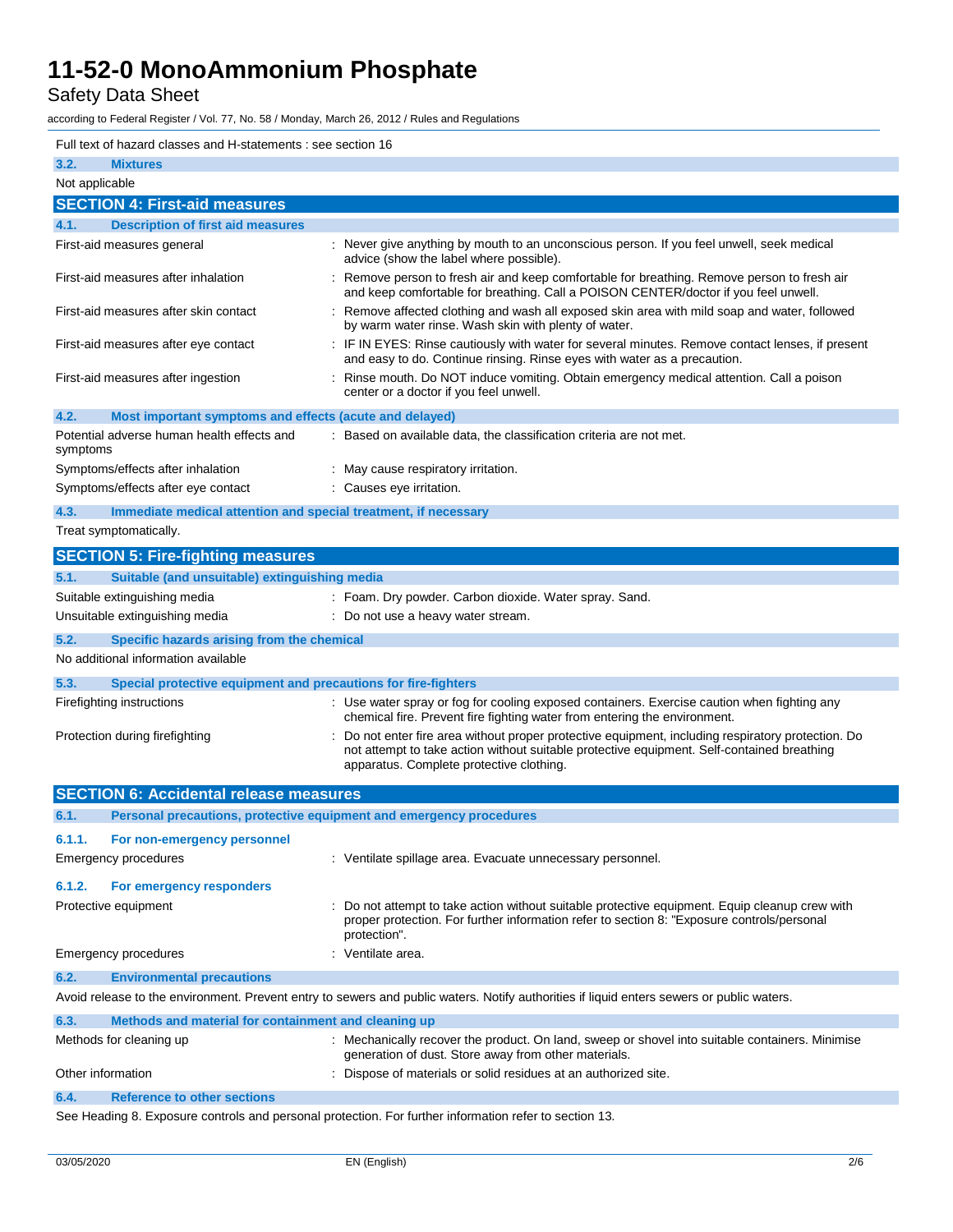Safety Data Sheet

according to Federal Register / Vol. 77, No. 58 / Monday, March 26, 2012 / Rules and Regulations

| <b>SECTION 7: Handling and storage</b>                               |                                                                                                                                                                                                                                                                                                                                                                                                                                               |  |
|----------------------------------------------------------------------|-----------------------------------------------------------------------------------------------------------------------------------------------------------------------------------------------------------------------------------------------------------------------------------------------------------------------------------------------------------------------------------------------------------------------------------------------|--|
| <b>Precautions for safe handling</b><br>7.1.                         |                                                                                                                                                                                                                                                                                                                                                                                                                                               |  |
| Precautions for safe handling<br>Hygiene measures                    | : Wear personal protective equipment. Wash hands and other exposed areas with mild soap and<br>water before eating, drinking or smoking and when leaving work. Provide good ventilation in<br>process area to prevent formation of vapour. Avoid breathing<br>dust/fume/gas/mist/vapours/spray. Use only outdoors or in a well-ventilated area.<br>: Do not eat, drink or smoke when using this product. Always wash hands after handling the |  |
|                                                                      | product.                                                                                                                                                                                                                                                                                                                                                                                                                                      |  |
| 7.2.<br>Conditions for safe storage, including any incompatibilities |                                                                                                                                                                                                                                                                                                                                                                                                                                               |  |
| Storage conditions                                                   | : Keep only in the original container in a cool, well ventilated place away from : Keep container<br>tightly closed. Store in a well-ventilated place. Keep cool.                                                                                                                                                                                                                                                                             |  |
| Incompatible products                                                | : Strong bases. Strong acids.                                                                                                                                                                                                                                                                                                                                                                                                                 |  |
| Incompatible materials                                               | : Sources of ignition. Direct sunlight.                                                                                                                                                                                                                                                                                                                                                                                                       |  |

|                                        | <b>SECTION 8: Exposure controls/personal protection</b> |                                                              |  |
|----------------------------------------|---------------------------------------------------------|--------------------------------------------------------------|--|
| 8.1.                                   | <b>Control parameters</b>                               |                                                              |  |
|                                        | Monoammonium Phosphate (7722-76-1)                      |                                                              |  |
|                                        | Not applicable                                          |                                                              |  |
|                                        |                                                         |                                                              |  |
| 8.2.                                   | <b>Appropriate engineering controls</b>                 |                                                              |  |
|                                        | Appropriate engineering controls                        | : Ensure good ventilation of the work station.               |  |
|                                        | Environmental exposure controls                         | : Avoid release to the environment.                          |  |
| 8.3.                                   |                                                         | Individual protection measures/Personal protective equipment |  |
|                                        | Personal protective equipment:                          |                                                              |  |
|                                        | Avoid all unnecessary exposure.                         |                                                              |  |
|                                        | Hand protection:                                        |                                                              |  |
|                                        | Wear protective gloves.                                 |                                                              |  |
|                                        | Eye protection:                                         |                                                              |  |
|                                        | Chemical goggles or safety glasses. Safety glasses      |                                                              |  |
|                                        | Skin and body protection:                               |                                                              |  |
|                                        | Wear suitable protective clothing                       |                                                              |  |
|                                        | <b>Respiratory protection:</b>                          |                                                              |  |
|                                        | Wear appropriate mask                                   |                                                              |  |
|                                        | Other information:                                      |                                                              |  |
| Do not eat, drink or smoke during use. |                                                         |                                                              |  |
|                                        | <b>SECTION 9: Physical and chemical properties</b>      |                                                              |  |
| 9.1.                                   | Information on basic physical and chemical properties   |                                                              |  |
|                                        | Physical state                                          | : Solid                                                      |  |
| Colour                                 |                                                         | : Colourless                                                 |  |
| ∩dour                                  |                                                         | . charactorictic                                             |  |

| vuuu            | . Gildidülelisüü    |
|-----------------|---------------------|
| Odour threshold | : No data available |
| рH              | : No data available |
| Melting point   | : No data available |
| Freezing point  | : Not applicable    |
| Boiling point   | : No data available |
| Flash point     | $:$ Not applicable  |

Relative evaporation rate (butylacetate=1) : No data available Flammability (solid, gas)  $\qquad \qquad$ : Non flammable.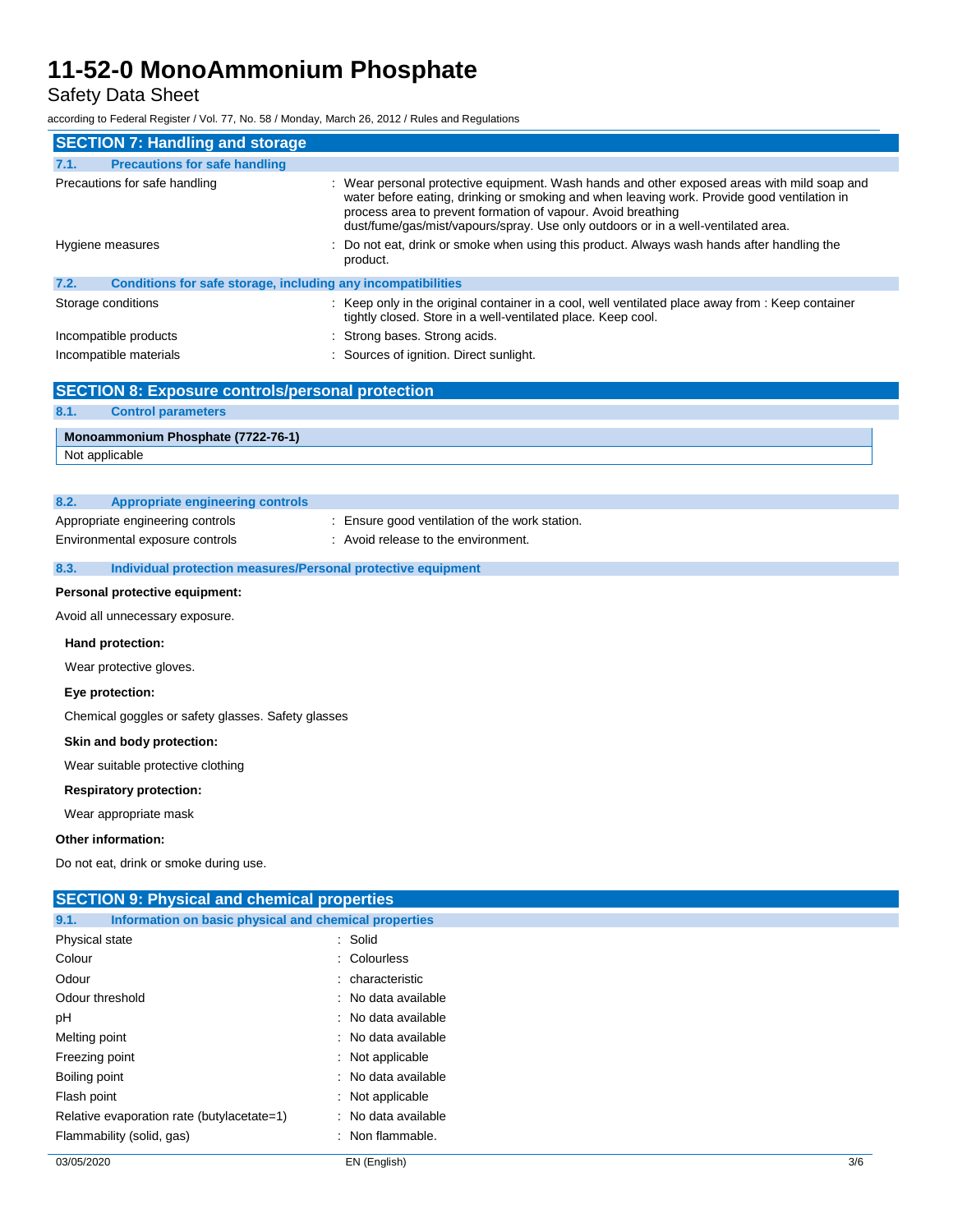### Safety Data Sheet

according to Federal Register / Vol. 77, No. 58 / Monday, March 26, 2012 / Rules and Regulations

| Vapour pressure                  | : No data available   |
|----------------------------------|-----------------------|
| Relative vapour density at 20 °C | : No data available   |
| Relative density                 | : Not applicable      |
| Density                          | : 63 lbs/ft^3         |
| Solubility                       | : No data available   |
| Log Pow                          | : No data available   |
| Auto-ignition temperature        | : Not applicable      |
| Decomposition temperature        | : No data available   |
| Viscosity, kinematic             | : No data available   |
| Viscosity, dynamic               | · No data available   |
| Explosive limits                 | : Not applicable      |
| <b>Explosive properties</b>      | : No data available   |
| Oxidising properties             | :   No data available |

**9.2. Other information**

No additional information available

|                  | <b>SECTION 10: Stability and reactivity</b>                                                               |  |  |
|------------------|-----------------------------------------------------------------------------------------------------------|--|--|
| 10.1.            | <b>Reactivity</b>                                                                                         |  |  |
|                  | The product is non-reactive under normal conditions of use, storage and transport.                        |  |  |
| 10.2.            | <b>Chemical stability</b>                                                                                 |  |  |
| Stable.          |                                                                                                           |  |  |
| 10.3.            | <b>Possibility of hazardous reactions</b>                                                                 |  |  |
| Not established. |                                                                                                           |  |  |
| 10.4.            | <b>Conditions to avoid</b>                                                                                |  |  |
|                  | Extremely high temperatures. Direct sunlight.                                                             |  |  |
| 10.5.            | <b>Incompatible materials</b>                                                                             |  |  |
|                  | Oxidizing agent. Prolonged contact may cause oxidation of unprotected metals. Strong acids. Strong bases. |  |  |
| 10.6.            | <b>Hazardous decomposition products</b>                                                                   |  |  |
|                  | Extremely high temperatures. NH3, CN, SOx, POx. fume. Carbon monoxide. Carbon dioxide.                    |  |  |

| <b>SECTION 11: Toxicological information</b>  |                                   |  |
|-----------------------------------------------|-----------------------------------|--|
| Information on toxicological effects<br>11.1. |                                   |  |
| Acute toxicity (oral)                         | : Not classified                  |  |
| Acute toxicity (dermal)                       | : Not classified                  |  |
| Acute toxicity (inhalation)                   | : Not classified                  |  |
| 11-52-0 MonoAmmonium Phosphate                |                                   |  |
| LD50 oral rat                                 | $>$ 2000 mg/kg                    |  |
| LD50 dermal rat                               | > 5000 mg/kg                      |  |
| Monoammonium Phosphate (7722-76-1)            |                                   |  |
| LD50 oral rat                                 | 5750 mg/kg (Rat)                  |  |
| LD50 dermal rat                               | $>$ mg/kg                         |  |
| LD50 dermal rabbit                            | $>$ 7940 mg/kg (Rabbit)           |  |
| ATE US (oral)                                 | 5750 mg/kg bodyweight             |  |
| Skin corrosion/irritation                     | : Not classified                  |  |
| Serious eye damage/irritation                 | : Causes eye irritation.          |  |
| Respiratory or skin sensitisation             | : Not classified                  |  |
| Germ cell mutagenicity                        | : Not classified                  |  |
| Carcinogenicity                               | : Not classified                  |  |
| Reproductive toxicity                         | : Not classified                  |  |
| STOT-single exposure                          | May cause respiratory irritation. |  |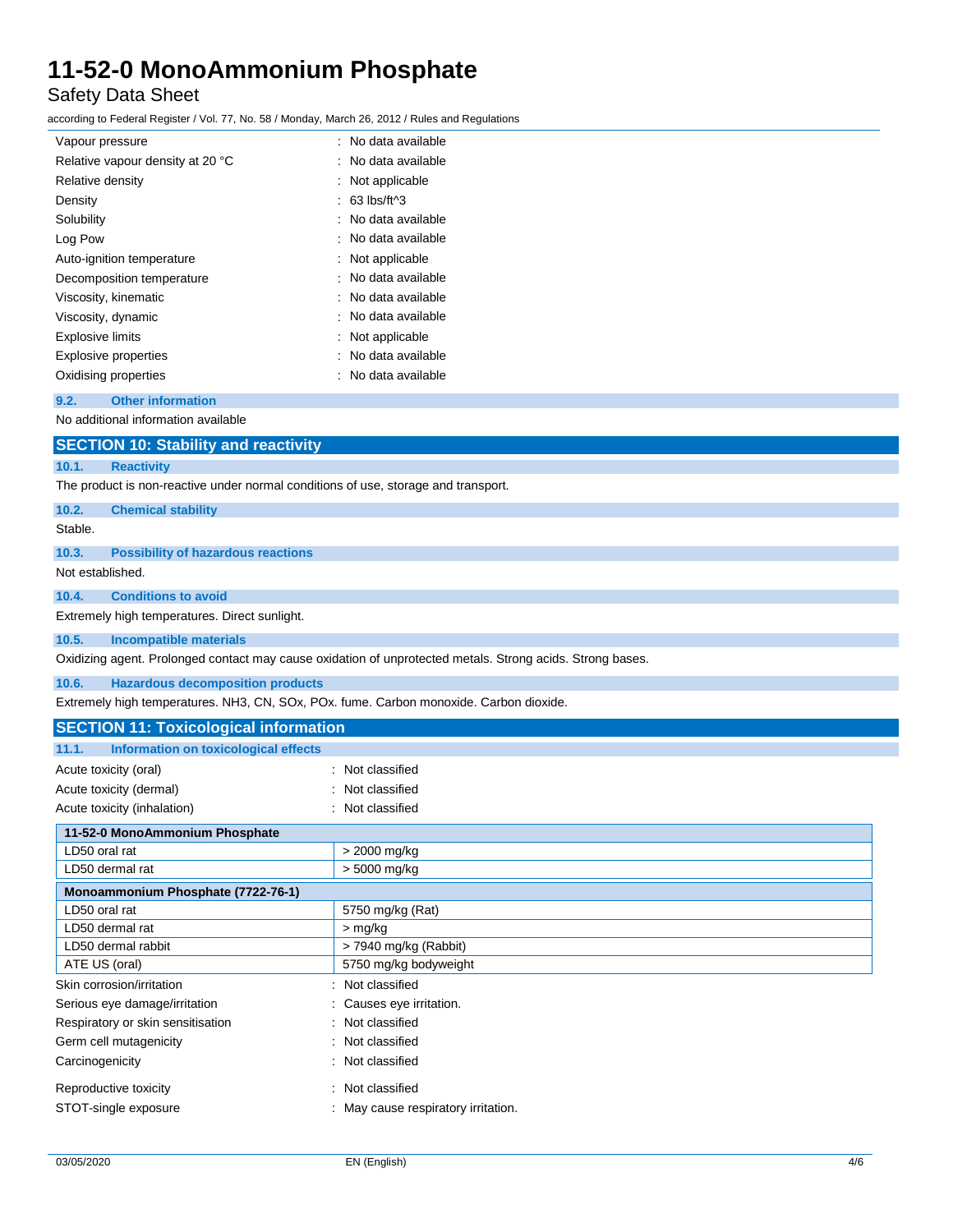Safety Data Sheet

according to Federal Register / Vol. 77, No. 58 / Monday, March 26, 2012 / Rules and Regulations

| Monoammonium Phosphate (7722-76-1)                     |                                                                                                                            |  |  |
|--------------------------------------------------------|----------------------------------------------------------------------------------------------------------------------------|--|--|
| STOT-single exposure                                   | May cause respiratory irritation.                                                                                          |  |  |
| STOT-repeated exposure                                 | : Not classified                                                                                                           |  |  |
| Aspiration hazard                                      | : Not classified                                                                                                           |  |  |
| Viscosity, kinematic                                   | : No data available                                                                                                        |  |  |
| Potential adverse human health effects and<br>symptoms | : Based on available data, the classification criteria are not met.                                                        |  |  |
| Symptoms/effects after inhalation                      | : May cause respiratory irritation.                                                                                        |  |  |
| Symptoms/effects after eye contact                     | : Causes eye irritation.                                                                                                   |  |  |
| <b>SECTION 12: Ecological information</b>              |                                                                                                                            |  |  |
| <b>Toxicity</b><br>12.1.                               |                                                                                                                            |  |  |
| Ecology - general                                      | : The product is not considered harmful to aquatic organisms nor to cause long-term adverse<br>effects in the environment. |  |  |
| Monoammonium Phosphate (7722-76-1)                     |                                                                                                                            |  |  |
| LC50 fish 1                                            | 155 ppm (96 h; Pimephales promelas)                                                                                        |  |  |
| <b>Persistence and degradability</b><br>12.2.          |                                                                                                                            |  |  |
| 11-52-0 MonoAmmonium Phosphate                         |                                                                                                                            |  |  |
| Persistence and degradability                          | Not established.                                                                                                           |  |  |
| Monoammonium Phosphate (7722-76-1)                     |                                                                                                                            |  |  |
| Persistence and degradability                          | Biodegradability in water: no data available. Not established.                                                             |  |  |
| 12.3.<br><b>Bioaccumulative potential</b>              |                                                                                                                            |  |  |
| 11-52-0 MonoAmmonium Phosphate                         |                                                                                                                            |  |  |
| Bioaccumulative potential                              | Not established.                                                                                                           |  |  |
| Monoammonium Phosphate (7722-76-1)                     |                                                                                                                            |  |  |
| Bioaccumulative potential                              | Not bioaccumulative. Not established.                                                                                      |  |  |

#### **12.4. Mobility in soil**

No additional information available

#### **12.5. Other adverse effects**

Other information **Calcular Contract Contract Contract Contract Contract Contract Contract Contract Contract Contract Contract Contract Contract Contract Contract Contract Contract Contract Contract Contract Contract Contr** 

| <b>SECTION 13: Disposal considerations</b> |                                                                                               |  |  |
|--------------------------------------------|-----------------------------------------------------------------------------------------------|--|--|
| 13.1.<br><b>Disposal methods</b>           |                                                                                               |  |  |
| Waste treatment methods                    | : Dispose of contents/container in accordance with licensed collector's sorting instructions. |  |  |
| Product/Packaging disposal recommendations | Dispose in a safe manner in accordance with local/national regulations.                       |  |  |
| Ecology - waste materials                  | : Avoid unintentional release to the environment.                                             |  |  |
|                                            |                                                                                               |  |  |

#### **SECTION 14: Transport information**

#### **Department of Transportation (DOT)**

In accordance with DOT

Other information **Calcular Contract Contract Contract Contract Contract Contract Contract Contract Contract Contract Contract Contract Contract Contract Contract Contract Contract Contract Contract Contract Contract Contr** 

#### **Transportation of Dangerous Goods**

#### **Transport by sea**

#### **Air transport**